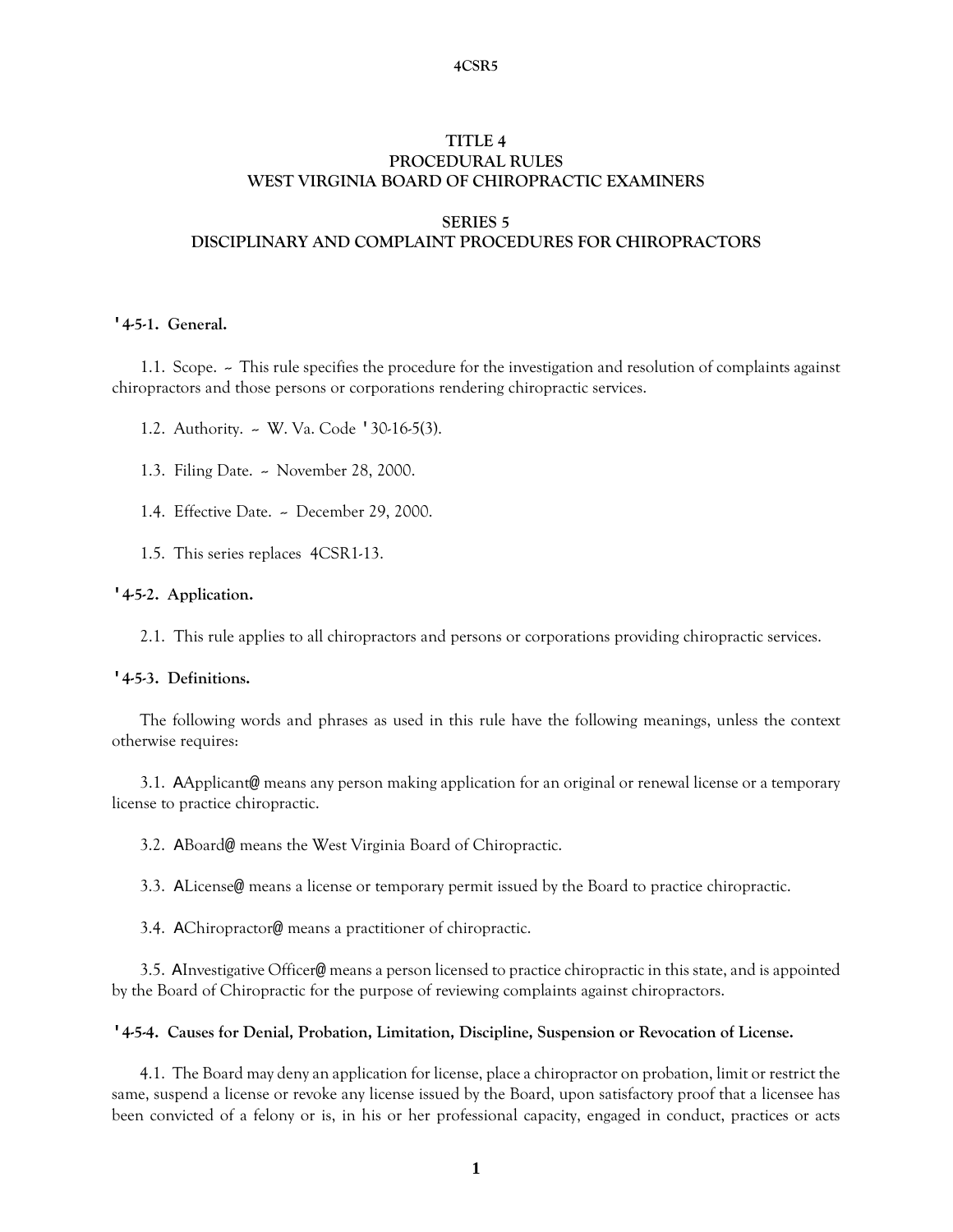constituting professional negligence or a willful departure from accepted standards of professional conduct in violation of W. Va. Code '30-16-11.

## **'4-5-5. Disposition of Complaints.**

5.1. Any person, firm, corporation, member of the Board, or public officer may make a complaint to the Board which charges a chiropractor with a violation of W. Va. Code '30-16-11 or the Legislative Rule 4CSR1- 13. The Board may provide a form for that purpose, but a complaint may be filed in any written form. In addition to describing the alleged violation which prompted the complaint, the complaint must contain the following:

5.1.1. The name and address of the chiropractor against whom the complaint is lodged;

5.1.2. The date of care;

5.1.3. The name of any person who may have treated the patient after the alleged incident; and,

5.1.4. The name of any health care institution in which the patient was an inpatient or outpatient after or during the alleged incident.

5.2. A complaint against a chiropractor will allege that such person has been convicted of a felony or is in his or her professional capacity, engaging in conduct, practices or acts constituting professional negligence or a willful departure from accepted standards of professional conduct in violation of W. Va. Code '30-16-11 or the Legislative Rule 4CSR1-13.

5.3. Complainants are immune from liability for the allegations contained in their complaints filed with the Board unless the complaint is filed in bad faith or for a malicious purpose.

5.4. The Board will maintain a complaint log which records the receipt of each complaint, its nature and its disposition.

5.5. The Board will maintain a separate file on each complaint received, and each file will have a number assigned to it.

5.6. Upon receipt of a complaint, the Board will issue one of the following acknowledgments to the complainant:

5.6.1. That the matter will be reviewed by the Board;

5.6.2. That the complaint is outside the jurisdiction of the Board, with suggestions as to how the complainant might best obtain a resolution of his or her problem; or,

5.6.3. That more information will be required in order to adequately review the individual complaint.

5.7. The Board will send a copy of the complaint, including any supportive documentation, by certified mail to the chiropractor in question for his or her written comment, and he or she must submit a written response to the Board within thirty (30) days of the date of the correspondence, or waive the right to do so.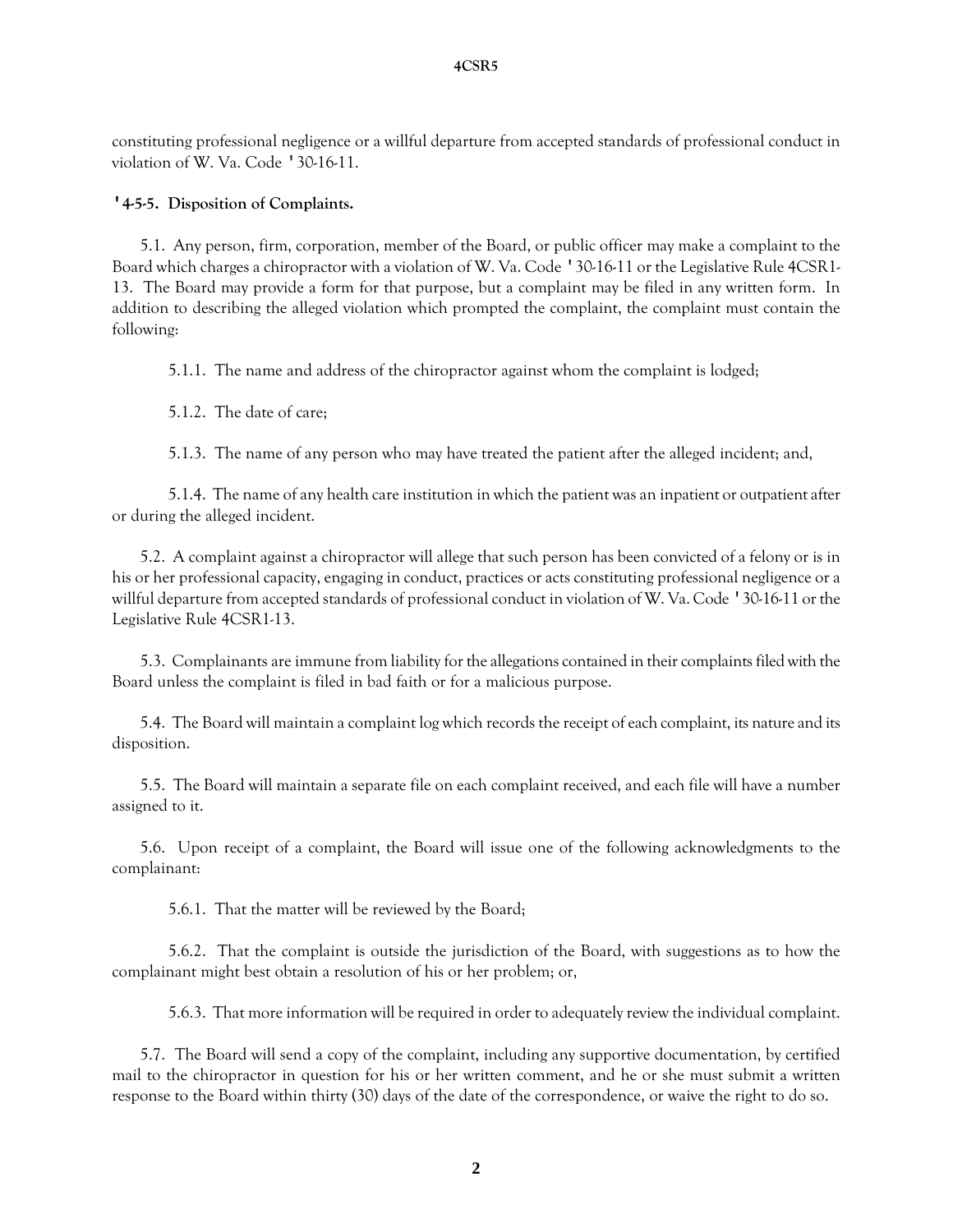5.8. Requests for comment on complaints sent to the chiropractor or applicants will be considered properly served when sent to their last known address. It is the responsibility of the chiropractor or applicants to keep the Board informed of his or her current address.

5.9. Upon receipt of a chiropractor=s comments in response to a complaint, the Board will promptly send a copy of the response, including any supporting documentation, to the complainant.

5.10. After receipt and review of a complaint, unless the complaint is determined to fall within the provisions of subdivision 5.6.2 of this rule, the Board will conduct or authorize any reasonable inquiry or investigation it considers necessary to determine the truth and the validity of the allegations in the complaint. The review of complaints and any view or investigation may, at the discretion of the Board, be assigned to a committee of the Board.

5.11. At any point in its investigation of a complaint the Board may, at its discretion, assign the matter to an investigative officer for review and investigation.

5.12. Upon receipt of a complaint, the investigative officer must, within sixty (60) days, review and investigate the complaint and provide the Board with a report. The report must include a statement of the allegations, a statement of facts, and an analysis of the complaint including a description of the care provided, the records reviewed and a statement of the investigative officer=s findings and recommendations. The investigative officer will, upon request, be afforded an opportunity to have an investigation interview with the licensee or applicant in question or other involved parties. A report of the investigation interview will be placed in the investigation file.

5.13. To facilitate the disposition of a complaint, the Board or the committee may request any person to attend an informal conference, or to appear at a regular meeting of the Board, at any time prior to the Board entering any order with respect to the complaint. The Board or the committee must give notice of the conference. The notice must include a statement of issues to be informally discussed. Statements made at a conference may not be introduced at any subsequent hearing on the merits without the consent of all parties to the hearing. Failure to attend a conference will not prejudice any party to the case.

5.14. The Board, its president, the investigating committee or chairperson may issue subpoenas and subpoenas duces tecum to complete the Board=s investigation and to determine the truth or validity of complaints. The investigative officer may request the Board or its president to issue a subpoena or subpoena duces tecum. Any subpoena request must be accompanied by a brief statement explaining the need for the subpoena.

5.15. At any point in the course of an investigation or inquiry into a complaint, the Board may determine that there is not and will not be sufficient evidence to warrant further proceedings, or that the complaint fails to allege misconduct for which a chiropractor may be sanctioned by the Board: Any review or investigation of a complaint assigned to a committee or an investigative officer. The committee or investigative officer will make their respective findings and recommendations to the Board prior to the Board dismissing the complaint.